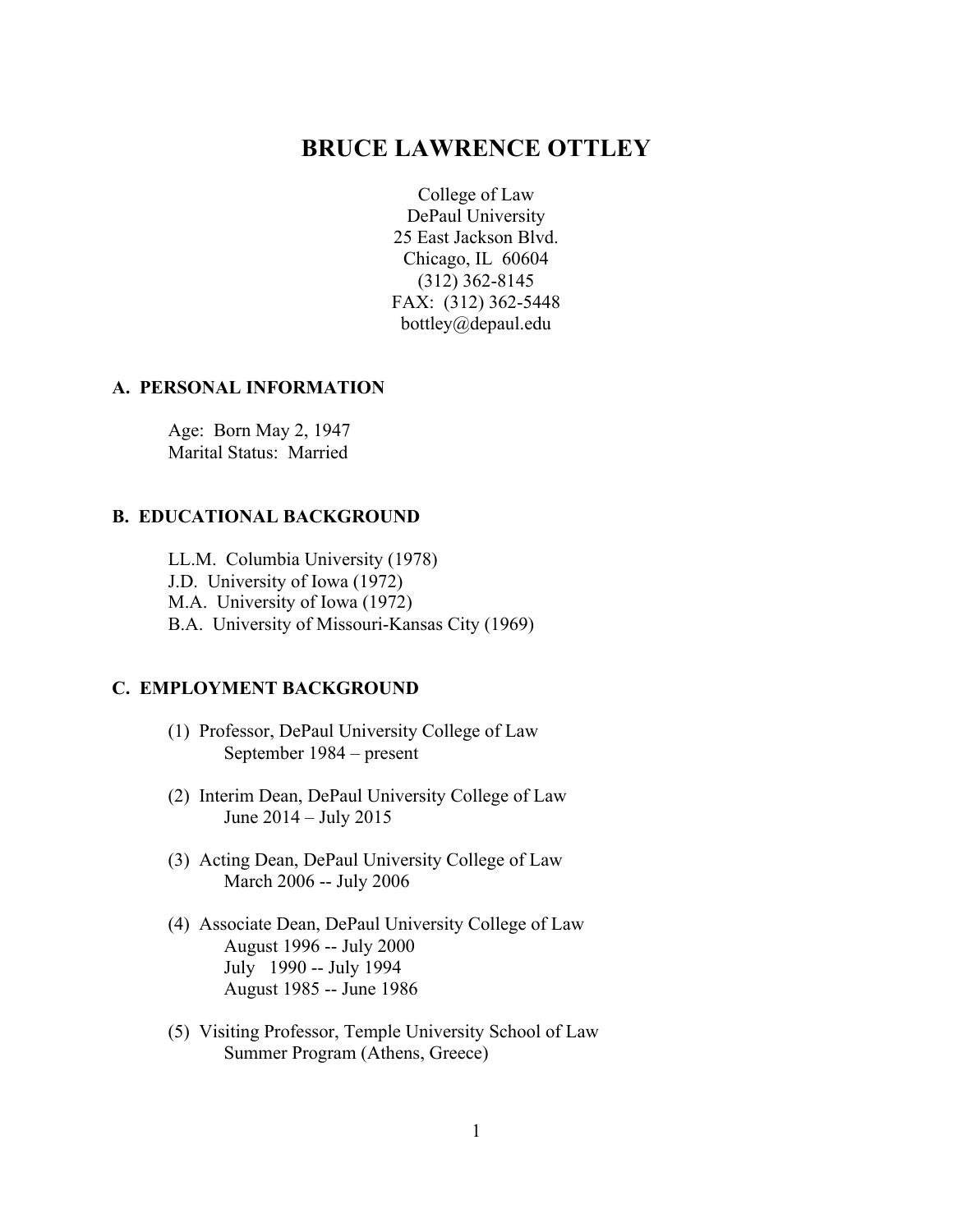June -- August 1985

- (6) Associate Professor, DePaul University College of Law September 1981 -- September 1984
- (7) Associate, Sogi, Shinmyo, Tsuchiya, Shimoyamada & Osanai (Tokyo, Japan) June -- August 1980
- (8) Assistant Professor, DePaul University College of Law September 1978 -- September 1981
- (9) District Court Magistrate, National Capital District Court (Port Moresby, Papua New Guinea) October 1976 -- June 1977
- (10) Senior Lecturer, Faculty of Law, University of Papua New Guinea January 1976 -- June 1977
- (11) Lecturer, Faculty of Law, University of Papua New Guinea July 1972 -- December 1975

#### **D. TEACHING RESPONSIBILITIES**

Civil Procedure Criminal Law Remedies Torts

#### **E. PUBLICATIONS**

**Books:**

**(1) Understanding Products Liability Law** (with Rogelio Lasso) (LexisNexis Publishers, 2d ed. 2013)

**(2) Illinois Tort Law** (with Rogelio Lasso & Michael J. Polelle) (LexisNexis Publishers,  $4<sup>th</sup>$  ed. 2011 + annual supplements)

(3) **Arson Law and Prosecution** (with John F. Decker) (Carolina Academic Press, 2009)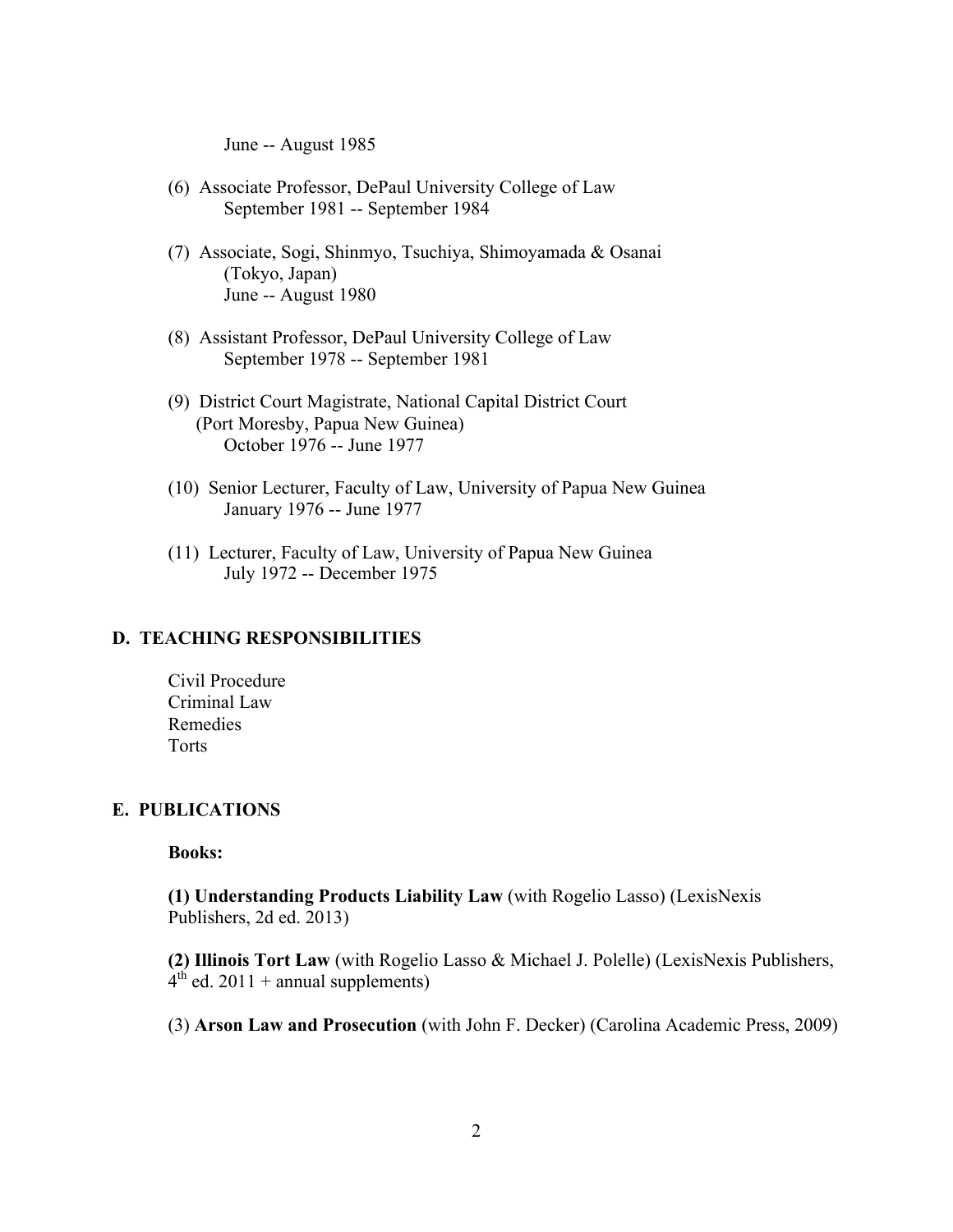(4) **Products Liability Law in Illinois** (with Charles W. Chapman & Thomas E. Hoffman) (Law Bulletin Publishing Co, 4th ed. 2009)

(5) **The Investigation and Prosecution of Arson** (with John F. Decker) (LEXIS Law Publishers, 1999)

(6) **Cases and Materials on Criminal Law in Papua New Guinea** (UPNG, 1976; Revised edition (with Heather McRae), 1981)

## **Chapters in Books:**

(1) "Palau" in **Encyclopedia of World Constitutions**, Gerhard Robbers (ed.) (2006), 696

(2) "The Expert Witness: A Contemporary Challenge for Criminal Procedure," in **The Principles of Criminal Procedure Challenged by the Contemporary Challenge** (2000), 624

(3) "Looking Back to the Future: The Colonial Origins of Current Attitudes Toward Customary Law," in J. Aleck and J. Rannells (eds.), **Custom at the Crossroads** (1995), 97

(4) "The Commonwealth of the Northern Mariana Islands" and "Palau" in Michael A. Ntumy (ed.), **South Pacific Islands Legal Systems** (1993), 540 and 567

(5) "Custom and Introduced Criminal Justice" in R. James & I. Fraser (eds.), **Legal Issues in A Developing Society** (1992) 128

## **Articles:**

*(1) "New York Times v. Sullivan* at 50: Despite Criticism, the Actual Malice Standard Still Provides "Breathing Space" for Communications in the Public Interest" (with John B. Lewis), 64 **DePaul L. Rev**. 1 (2014)

(2) "Airline Immunity for Reporting suspicious Activities under the Aviation and Transportation Security Act: *Air Wisconsin Airlines Corp. v. Hoeper*," 13 **Issues in Aviation Law and Policy** 215 (2014)

(3) "Confronting the Past: The Elusive Search for Post-Conflict Justice" (with Theresa Kleinhaus) 46 **The Irish Jurist** 107 (March/April 2011)

(4) "Beyond the Crime Laboratory: the Admissibility of Unconfirmed Forensic Evidence in Arson Cases" 36 **New England Journal of Criminal and Civil Confinement** 263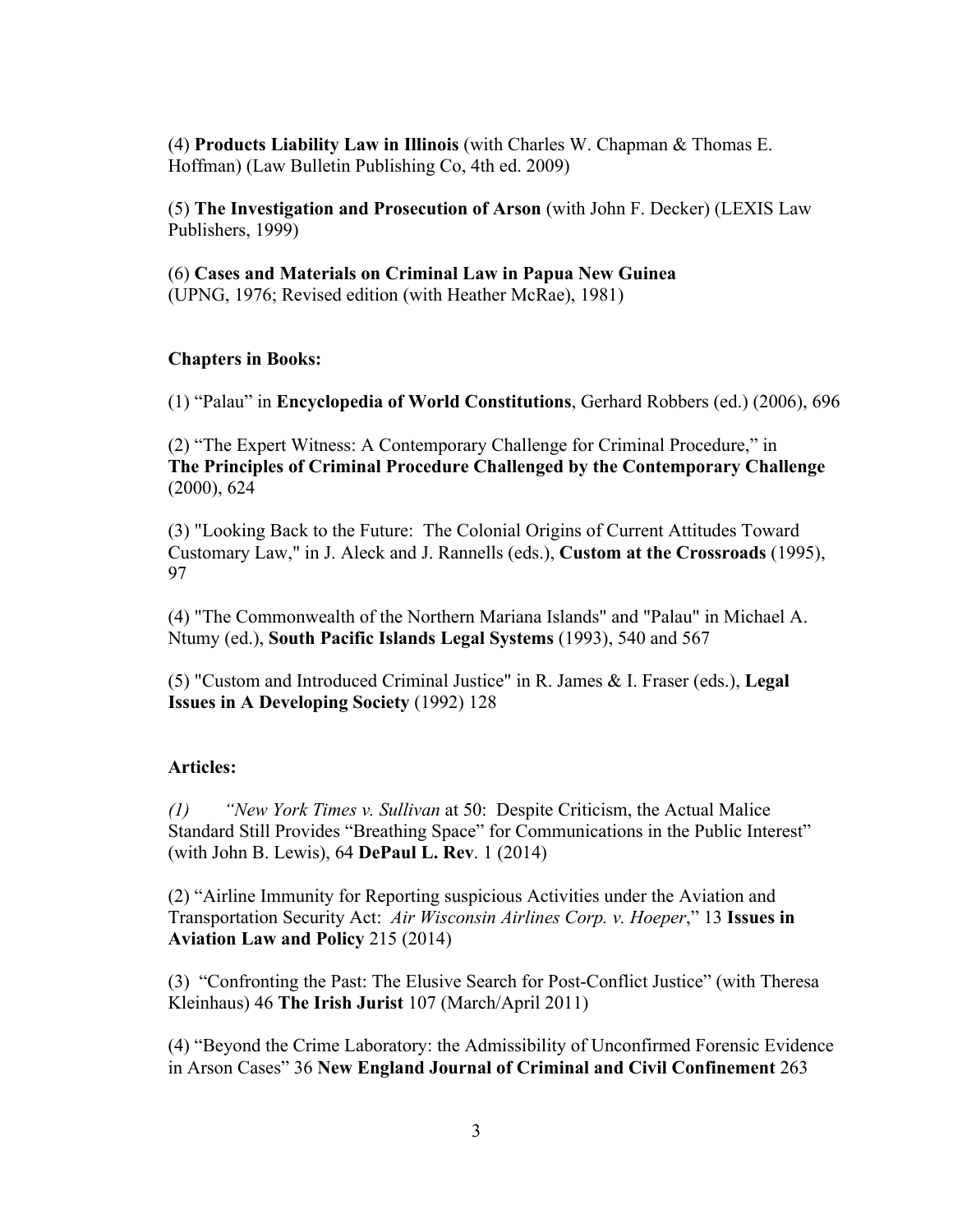(2010)

(5) "Airport Full-Body Scanners: Improved Security or Cause for Concern?" 9 **Issues in Aviation Law and Policy** 301 (2010)

(6) "Reconciling Modernity and Tradition: Papua New Guinea's *Underlying Law Act*," 80 **Reform** 22 (2002)

(7) "Customary Law and the State Legal System: A Study of Criminal Law in Papua New Guinea," 32-33 **Archivum Iuridicum Cracoviense** 13 (1994 - 1995)

(8) "A Reasonable Probability of Substantial Harm? Health Care Workers, AIDS and the Duty to Disclose" (with Marguerite Nye Conboy) 25 **Journal of Health and Hospital Law** 65 (1992)

(9) "Free Speech: The Need for a Consistent Standard" (with Katherine S. W. Schweit) 18 **Human Rights** (No. 3, Fall 1991) 2

(10) "Defamation and the Workplace: A Survey of the Law and Proposals for Reform" (with John B. Lewis and Gregory V. Mersol) 54 **Missouri Law Review** 4 (1989)

(11) "Comparing Comparative Negligence: Is There A Difference Between The 'Pure' and "Modified" Forms? 22 **The John Marshall Law Review** 243 (1988)

(12) "Liability for Defective Products in the Soviet Union: Socialist Law v. Soviet Reality," (with Younghee Jin) 8 **Northwestern Journal of International Law & Business** 640 (1988)

(13) "Defamation and Employment: Suggestions for Reform," 2 **DePaul Law Magazine** 5 (Spring 1988)

(14) "Defamation and the Workplace: An Overview of Damages, Defenses, and Remedies" (with John B. Lewis and Gregory V. Mersol) 5 **The Compleat Lawyer** 44 (Spring 1988)

(15) "Defamation in the Workplace" a series of articles in the **Chicago Daily Law Bulletin**, November 11, 18, 25, December 2, 1987

(16) "New York Times v. Sullivan: A Retrospective Examination," (with John B. Lewis and Younghee Jin Ottley) 33 **DePaul Law Review** 741 (1984)

(17) "Product Liability in Japan: An Introduction to a Developing Area of Law," (with Younghee Jin) 14 **Georgia Journal of International and Comparative Law** 28 (1984)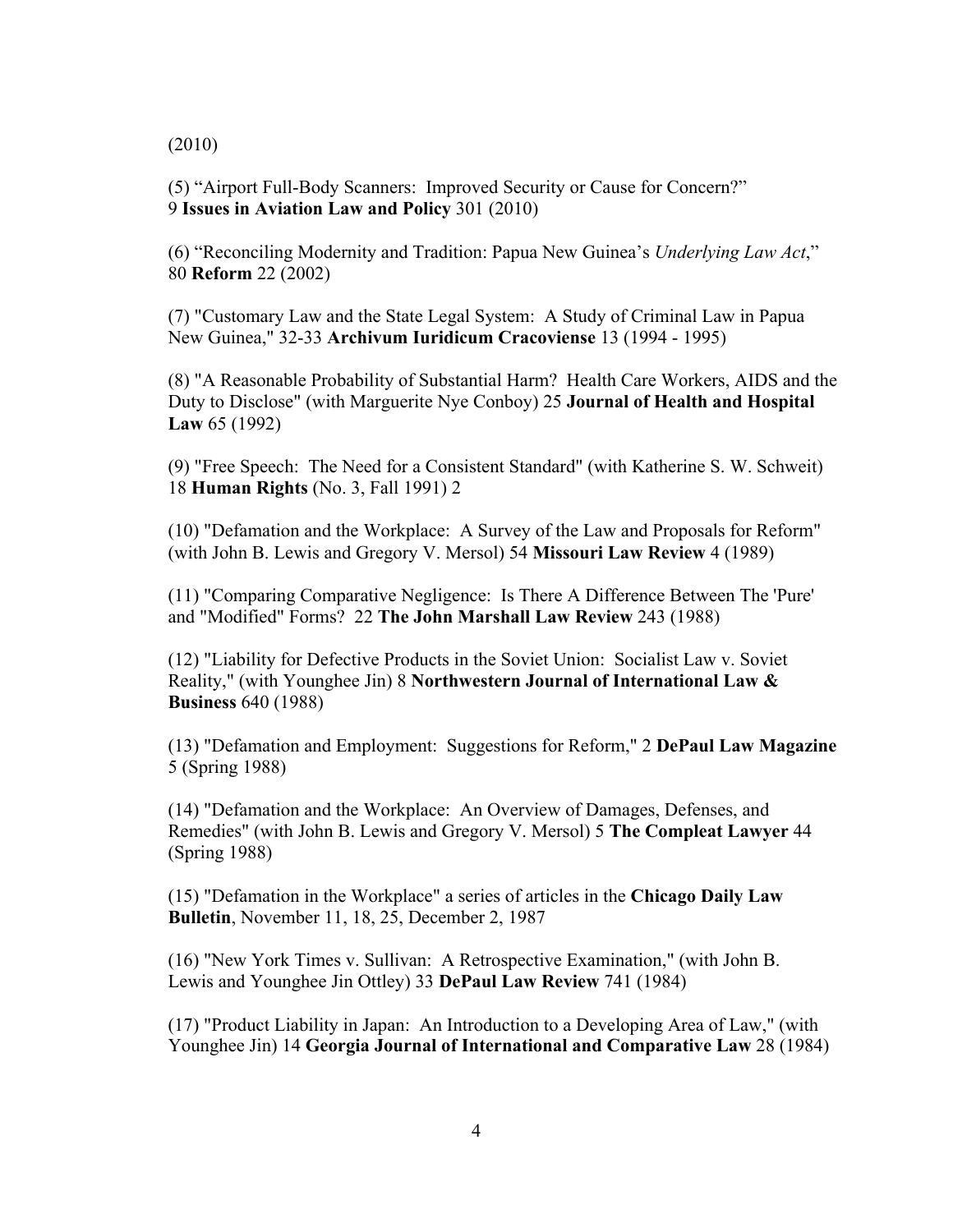(18) "Title VII and Friendship, Commerce and Navigation Treaties: Prognostications Based Upon Sumitomo Shoji," (with John B. Lewis) 44 **Ohio State Law Journal** 45 (1983)

(19) "Criminal Law in Papua New Guinea: Code, Custom and the Courts in Conflict," (with Jean G. Zorn) 31 **American Journal of Comparative Law** 251 (1983)

(20) "China's Developing Environmental Law: Policies, Practices and Legislation," (with Charles Valauskas) 6 **Boston College International and Comparative Law Review** 81 (1983) (reprinted in R. Folsom and J. Minan, **Law in the People's Republic of China: Text, Readings and Materials** (1986), 293

(21) "Labor Law in the SEZs: Moving Toward Western Norms," (with John B. Lewis) 5 **East Asian Executive Reports** (February 1983)

(22) "China's Developing Labor Law," (with John B. Lewis) 59 **Washington University Law Quarterly** 1165 (1982) (reprinted in R. Folsom and J. Minan, **Law in the People's Republic of China: Text, Readings and Materials** (1986), 321

(23) "Criminal Responsibility for Defective Products: New Problems in Corporate Responsibility and Sanctioning," 53 **Revue Internationale De Droit Penal** 145 (1982)

(24) "Developing Legal Education in a Developing Country: A Case Study of Papua New Guinea," 31 **Journal of Legal Education** 183 (1981)

(25) "Recent Developments in Environmental Protection and Law in the People's Republic of China," (with Charles Valauskas) 7 **Review of Socialist Law** 35 (1981)

(26) "Recent Developments in China's Labor Law and Policy," (with John B. Lewis) 3 **East Asian Executive Reports** (March 1981)

(27) "Working with the Masses: A Guide to Labor Law in the People's Republic of China," (with John B. Lewis) 2 **East Asian Executive Reports** (January 1980 and February 1980)

(28) "Legal Education in Developing Countries: 'The Law of the Nontransferability of Law' Revisited," 2 **Loyola of Los Angeles International and Comparative Law Annual** 47 (1979)

(29) "Law and Medicine in Papua New Guinea: Licensing and Liability of Practitioners," (with David Weisbrot) 5 **Melanesian Law Journal** 175 (1977)

(30) "Legal Control of Foreign Investment in Papua New Guinea," 4 **Melanesian Law Journal** 147 (1976)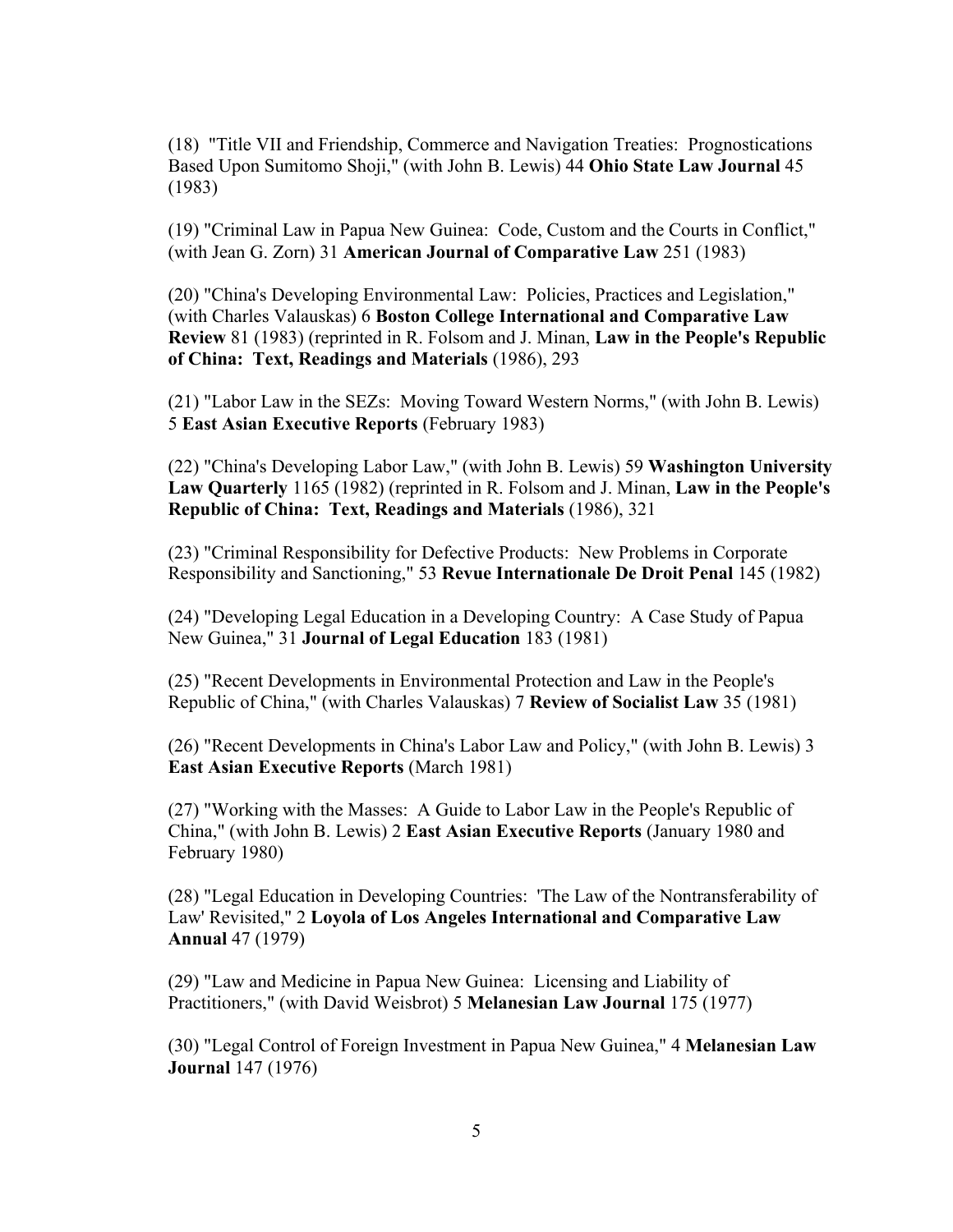(31) "Workers' Compensation in Papua New Guinea" (with Nicholas C. Seddon), 19 **Papua New Guinea Medical Journal** 118 (1976)

(32) "Government Regulations and Guidelines Concerning Foreign Investment in Papua New Guinea," **Report of the LAWASIA Tokyo Conference** (1975), 109 (in Japanese)

(33) "Compensation for Economic Loss: The Search for Standards in Papua New Guinea," (with Josephine F. Millott) 2 **Melanesian Law Journal** 178 (1974)

#### **F. BAR ADMISSIONS**

SUPREME COURT OF THE UNITED STATES (1979)

UNITED STATES COURT OF APPEALS FOR THE SEVENTH CIRCUIT (1980)

UNITED STATES COURT OF APPEALS FOR THE EIGHTH CIRCUIT (1978)

SUPREME COURT OF IOWA (1972)

#### **G. COLLEGE OF LAW AND UNIVERSITY COMMITTEE WORK**

University:

University Committee on Curriculum and Programs (2000 -- 2002) University Committee on the Status of the Faculty (1996 -- 1997) University Faculty Council (1985 -- 1987 & 1989 -- 1994, 2000 -- 2002) University Board on Promotion & Tenure (1985 -- 1987; 2002 -- 2004; 2011 -- 2013) Academic Program Review (2009 -- 2012)

College of Law: ABA Reaccreditation Committee (2006 – 2007) Admissions Committee (1979 – 2002; 2015 – present)) Curriculum Committee (1986 -- 2000; 2008 – 2013; 2015 -- present) Dean Search Committee (1985 -- 1986) DePaul University/University College Cooperative Program (Chair, 1991 -- 2016) Health Law Institute (Acting Director, 2012 – 2013 & Fall 2017) Health Law Committee (2017 – present) International Aviation Law Institute (Co-Director, 2011 – 2017)

### **H. PROFESSIONAL MEMBERSHIPS**